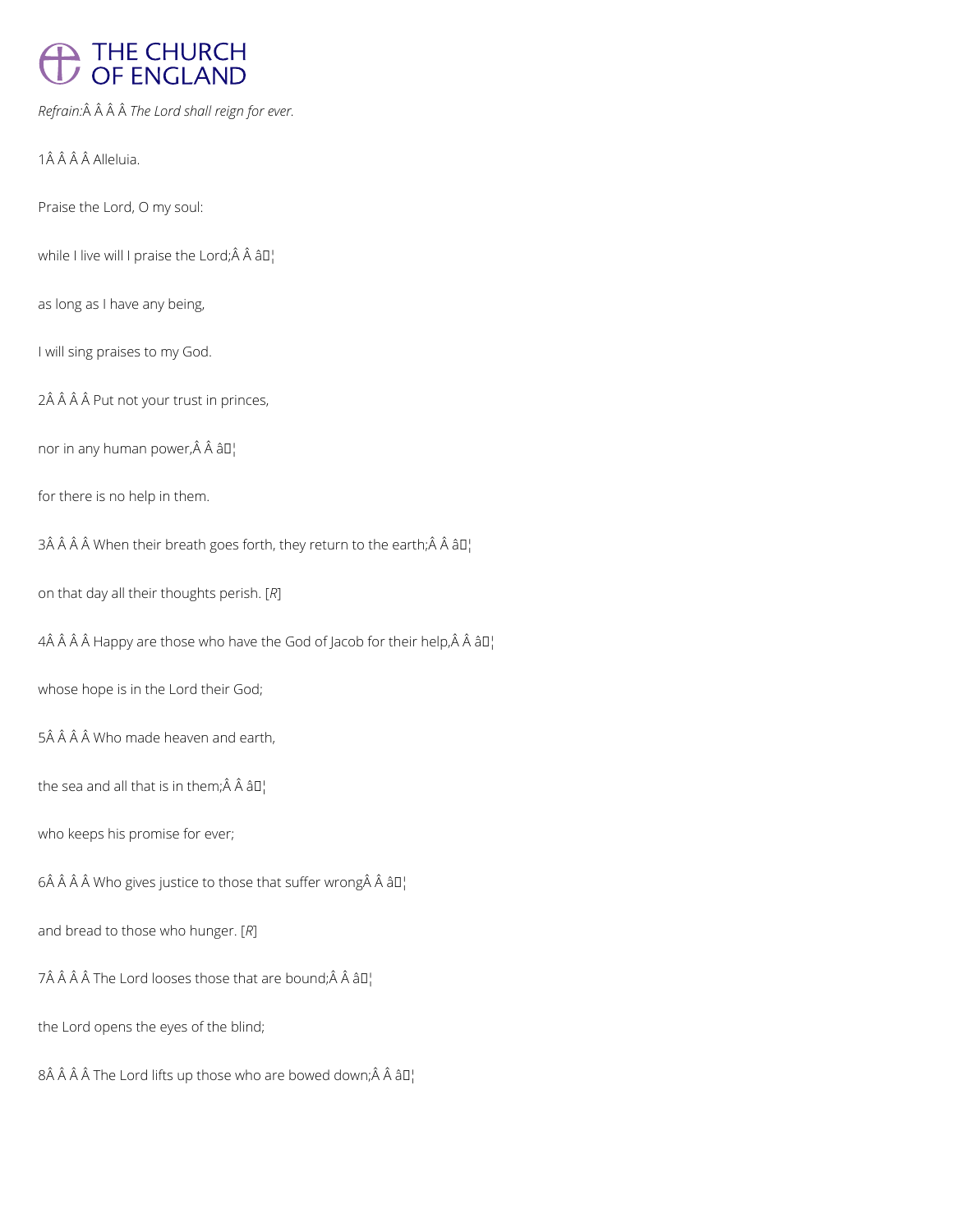the Lord loves the righteous;

9Â Â Â Â The Lord watches over the stranger in the land;

he upholds the orphan amad widow;  $\hat{A}$   $\hat{A}$ 

but the way of the wicked he turns upside down.

10  $\hat{A}$   $\hat{A}$  The Lord shall reign for ever,  $\hat{A}$   $\hat{A}$ 

your God, O Zion, throughout all generations.

Alleluia.

Refra $\hat{A}$ in $\hat{A}$ :  $\hat{A}$ Th $\hat{A}$ e Lord shall reign for ever.

Common Worship: Daily Prayer, material from which is included here, is copyrighth  $\hat{\mathbb{A}}$  @Archbishops' 2000 u5 n and publish hend roby House Publishing

Lord of all,

our breath and being come from you,

yet our earthly end is dust;

as you loose the bound and feed the hungry,

so bring us in your mercy through the grave and gate of death

to the feast of eternal life,

where you reign for evermore.

### Â

### Copy to clipboard

Common Worship - Daily Prayer

Image not found or type unknown

## [Join us in Daily Prayer](https://www.churchofengland.org/prayer-and-worship/join-us-in-daily-prayer)

Join us in Daily Prayer